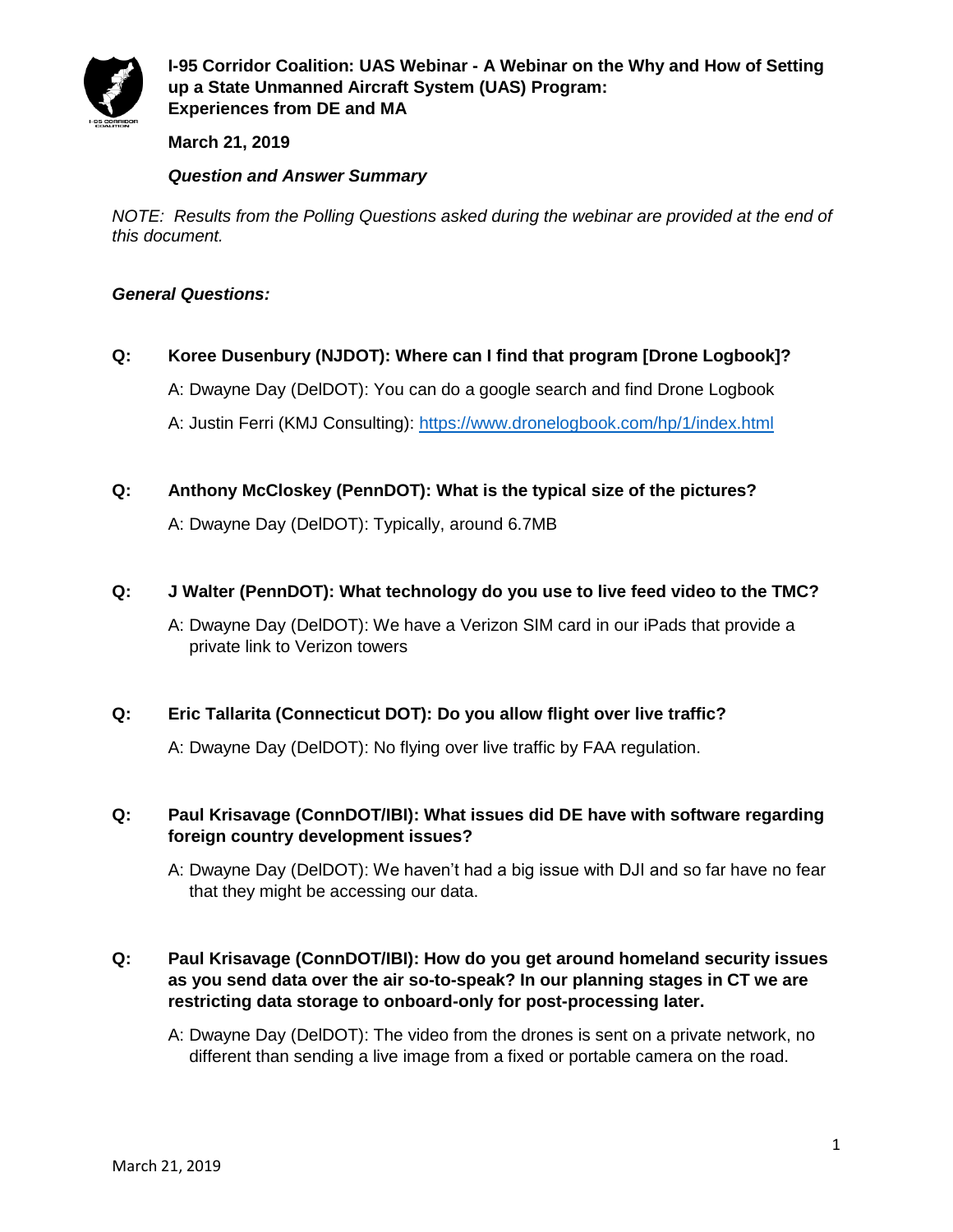

# **March 21, 2019**

*Question and Answer Summary*

## **Q: John Melville (PennDOT): How much does Drone Logbook cost?**

A: Dwayne Day (DelDOT): Enterprise license is \$20/month, all my pilots have individual accounts and they are linked to a DelDOT account (each of which have no cost).

## **Q: John Melville (PennDOT): Did DelDOT use UAS to respond to the chemical gas leak at the Delaware Memorial Bridge on Thanksgiving weekend? Just curious – I remember being stuck in the traffic jam.**

A: Dwayne Day (DelDOT): We were not called to support that incident.

## **Q: John Dwyer (PA Turnpike): Dwayne, great presentation. What is the primary difference between Part 107 and the public COA for a state agency? Thanks!**

A: Dwayne Day (DelDOT): COA can be more restrictive. You have to contact the FAA 72 hours prior and log your flights with them at the end of the month, but the COA can allow you to fly in areas that the 107 will not.

## **Q: James Li (MWCOG): MassDOT, was private network or cellular network used to stream data from your drones?**

A: Jeff DeCarlo (MassDOT): We use private band/SIM cards on cellular networks. Like Dwayne and DelDOT, it's identical to existing wireless cameras in the Commonwealth.

# **Q: Ginna Reeder (I-95 CC): Can you talk about how you built your technical resources among your staff? You need pilots, data analysis, and other skills - did MassDOT recruit or is this just staff learning new skills?**

- A: Jeff DeCarlo (MassDOT): We've put out some advertisements, but we have recruited exclusively through personal relationships from members of our team. It's difficult to find the right folks to match our necessary skillset, internal culture, etc.
- A: Scott Uebelhart (MassDOT): We pull from two pools of people. The first has real manned aircraft experience. They are useful because they already understand key concepts like what airspace is, how to operate in airspace, preflight planning, and operational and emergency experience. The second group typically comes from firefighters, EMTs and other first responders, who bring UAS experience and have been trained in emergency and stressful operational experience. We only have 6 pilots at the moment but are going to continue to expand.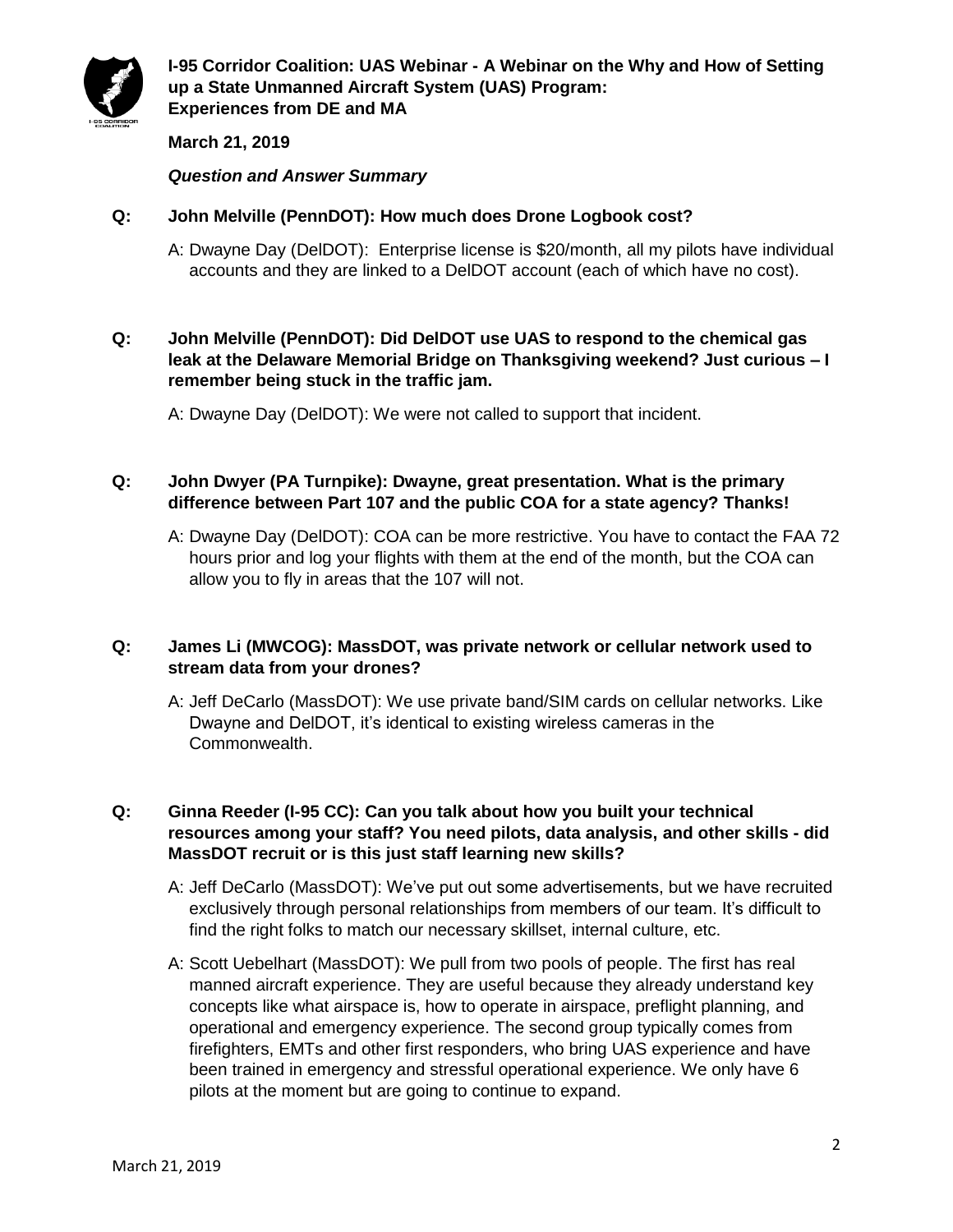

# **March 21, 2019**

#### *Question and Answer Summary*

## **Q: Kamal Suliman (VDOT): Can you give an example of an incident management mission? What are the triggers for flying an IM mission?**

- A: Jeff DeCarlo (MassDOT): We developed a call-out mechanism to our highway ops center. We've developed a complex wire diagram that answers the question when does a situation arise to the level of needing a drone? About 50% of the time we call our lead investigator, who is also our chief pilot. We call him and rally the troops.
- A: Scott Uebelhart (MassDOT): On a practical level you need to be able to fly in the weather! We're expanding all-weather operations but also need FAA clearance as well. There was an incident last march in a nor'easter when a bus was stuck in rising floodwaters. Our investigator had to call FAA to get authorization to fly within the Logan airspace (which was approved within minutes).
- A: Dwayne Day (DelDOT): If someone calls the Fireboard for drone support, we've set up call-out procedures to get in contact with the appropriate people. Often times, law enforcement calls us directly and asks us to be on standby.

## **Q: Dennis Caltagirone (NJDOT): Has either state run into issues flying over and streaming from fatality-involved incidents?**

- A: Jeff DeCarlo (MassDOT): We're very sensitive toward accidents involving fatalities. During the pipeline fires there were two fatalities and within an hour our team and NTSB deployed there. When we arrive on scene, we get a sense of the accident site and determine whether it is appropriate to stream or not. Unfortunately, this year there were a few situations where that might have been a problem.
- A: Dwayne Day (DelDOT): We do not stream fatalities, though we've gone to a couple and photographed evidence for crash recovery. Keep in mind that doing so may bring you a court subpoena. I've been subpoenaed once and another employee has been subpoenaed as well. We'll take those pictures, put them on a thumb drive, and hand carry them to a medical examiner or head investigator.

# **Q: Ginna Reeder (I-95 CC): We know that data storage and the large files produced by UAS operations are an especially important issue for some agencies. What other advice do you have for the group?**

- A: Dwayne Day (DelDOT): It's certainly a lot of data. The drones we use produce beautiful videos but take an excessive amount of digital space. We're using traditional local digital storage methods and also cloud providers like dropbox to provide them with the videos.
- A: Scott Uebelhart (MassDOT): Our GIS expert gave us the phrase "if you can't find it, you don't have it." We take great care to make sure we can access our data and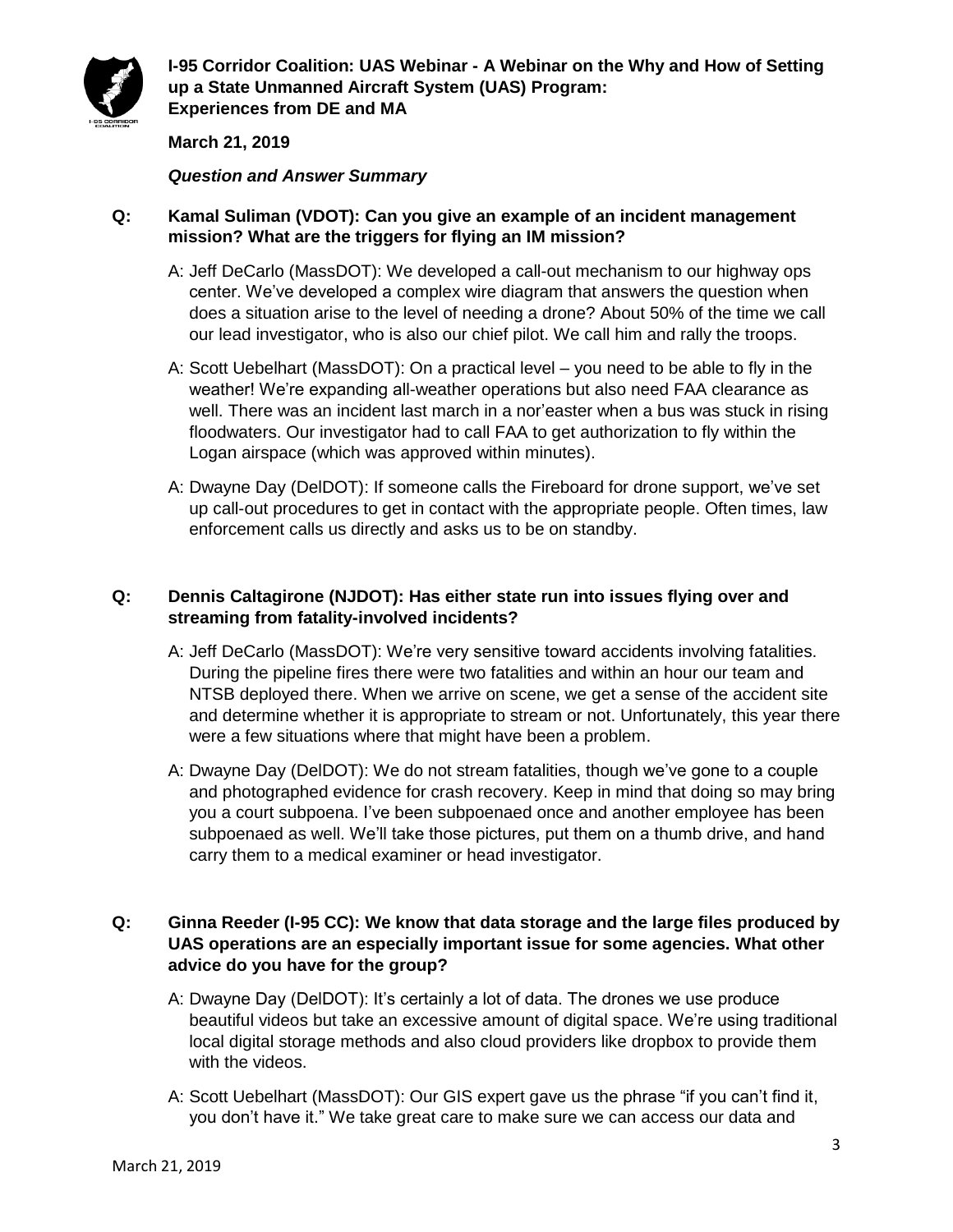

# **March 21, 2019**

## *Question and Answer Summary*

make it indexable. It's easy to put images in file folders but this is not a reasonable solution to long-term use and the scaling nature of the operation. We're moving toward the model of data as the core product. In practical terms, we've been using Google Drive in our initial steps as a baseline repository, but with sensitive material we've been saving things to a thumb drive and hand carrying them. A large data node is the next step in expansion toward infrastructure and future steps. If you're just starting out, appreciate that flying aircraft is just a small part of the entire operation and that a UAS program is really a data program. We can use commercially available tools that can turn UAS data into data that can be integrated into GIS, CAD, and build a complete image of say something like a construction site. You can take linear measurements, aerial measurements, you can even use raw images to make 3D point-clouds and make volumetric measurements. In Worchester there was a large rock ledge being blasted for a construction project, and we determined a larger area than originally planned needed to be blasted out, which changed estimates by several hundred thousand dollars. We're putting together cost/benefit analysis to show higher-ups that a UAS program can be turned into time and financial savings as well as increased safety.

A: Jeff DeCarlo (MassDOT): For incident response there is a smaller data commitment than on the maintenance side. For maintenance, we aim to look at deltas over time in data and ultimately, we want to be able to detect changes using artificial intelligence (AI) to facilitate predictive maintenance. We expect that might give us additional savings, though there is a lot of innovation required leading up to that kind of technology.

# **Q: Ginna Reeder (I-95 CC): Have you made the case for cost savings for your agency? What advice can you give about presenting data like that to key decisionmakers?**

- A: Jeff DeCarlo (MassDOT): At MassDOT, our day one task was to analyze the business case. As part of the business case, we were looking at quantitative measures like return on investment (ROI). We're tracking ROI and working hard to improve discrete numbers, but we're currently estimating in order of magnitude. Despite the lack of complete precision, it's useful when talking to directors or superiors
- A: Dwayne Day (DelDOT): We're mimicking this model as well. Just as an example, during NASCAR events, we'd put an individual in a state police helicopter that was \$6000 per hour, for several hours. Now we just purchase a drone for \$2000 that can be used multiple times per year and you can see how that would pay for itself very quickly.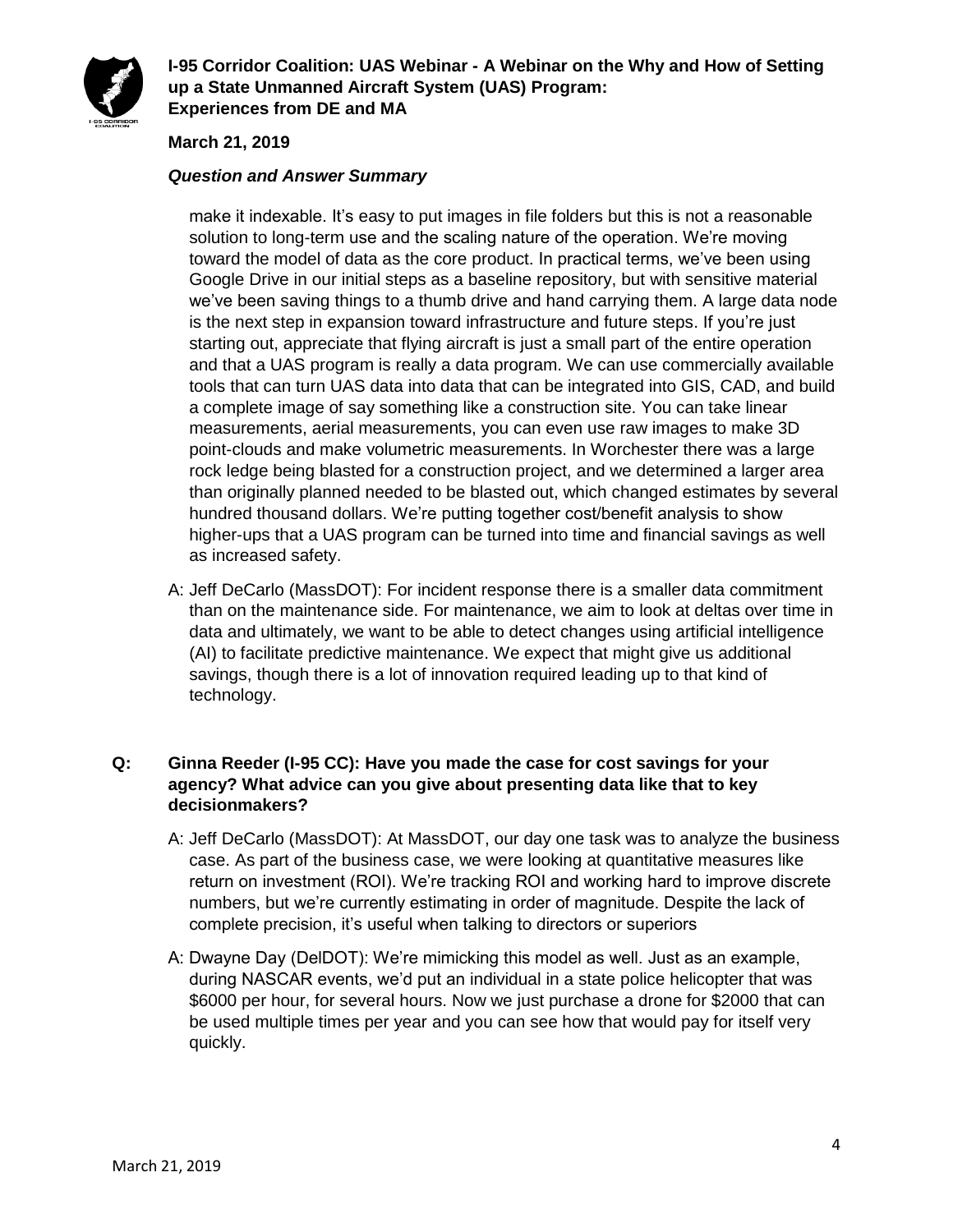

**March 21, 2019**

# *Question and Answer Summary*

**Results from the Polling Questions asked during the webinar are provided below.**